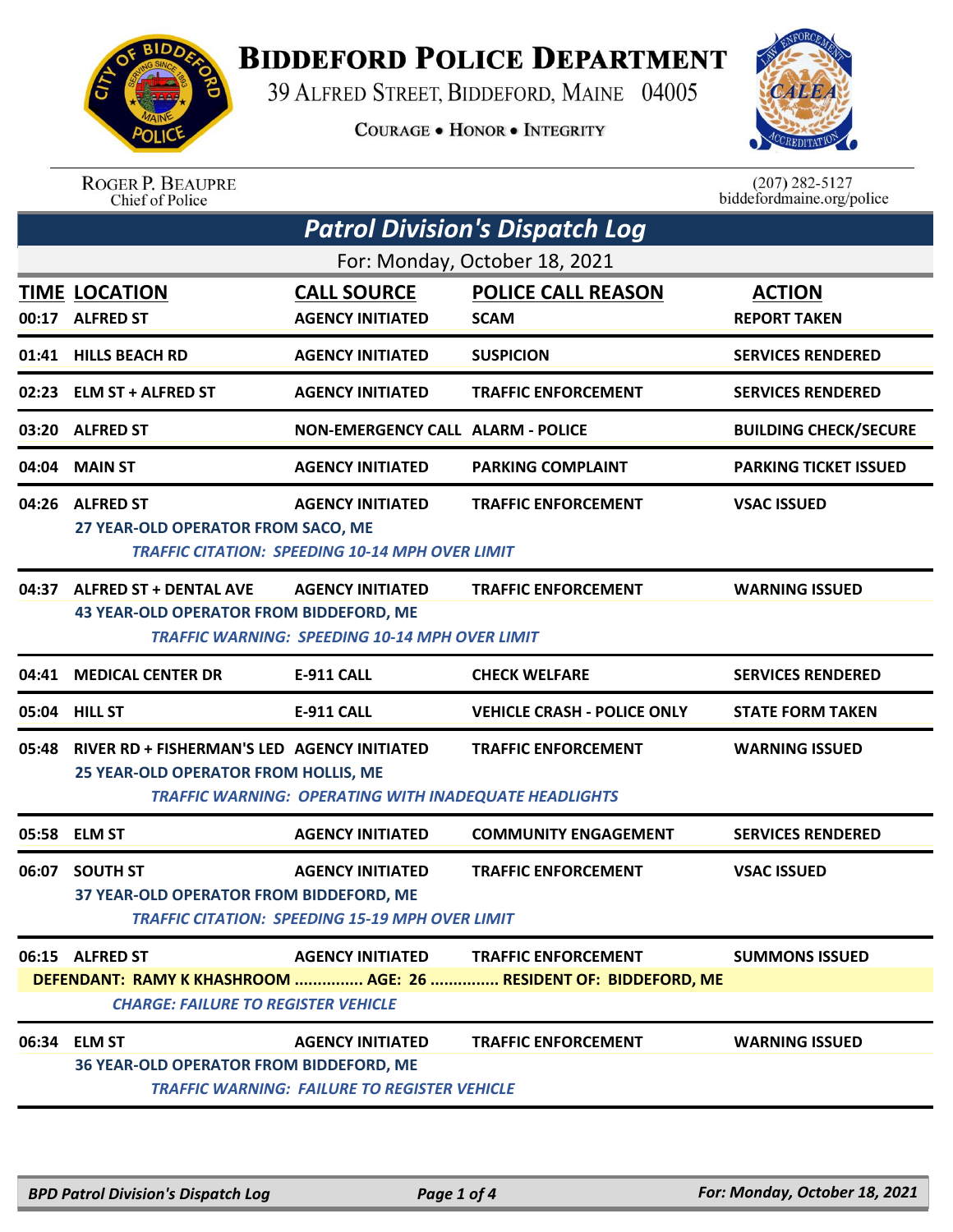|       | <b>TIME LOCATION</b><br>07:24 ALFRED ST + PORTER ST                                                                                                                                                                                                               | <b>CALL SOURCE</b><br><b>AGENCY INITIATED</b>       | <b>POLICE CALL REASON</b><br><b>TRAFFIC ENFORCEMENT</b>           | <b>ACTION</b><br><b>WARNING ISSUED</b> |  |  |
|-------|-------------------------------------------------------------------------------------------------------------------------------------------------------------------------------------------------------------------------------------------------------------------|-----------------------------------------------------|-------------------------------------------------------------------|----------------------------------------|--|--|
|       | <b>37 YEAR-OLD OPERATOR FROM PORTSMOUTH, NH</b><br><b>TRAFFIC WARNING: SPEEDING 10-14 MPH OVER LIMIT</b>                                                                                                                                                          |                                                     |                                                                   |                                        |  |  |
|       | 07:55 ALFRED ST                                                                                                                                                                                                                                                   | <b>OTHER</b>                                        | <b>PAPERWORK</b>                                                  | <b>NO ACTION REQUIRED</b>              |  |  |
|       | 08:08 GOOCH ST                                                                                                                                                                                                                                                    | <b>AGENCY INITIATED</b>                             | <b>TRAFFIC ENFORCEMENT</b>                                        | <b>WARNING ISSUED</b>                  |  |  |
|       | 57 YEAR-OLD OPERATOR FROM SACO, ME                                                                                                                                                                                                                                | <b>TRAFFIC WARNING: FAILURE TO REGISTER VEHICLE</b> |                                                                   |                                        |  |  |
|       | 08:23 ELM ST                                                                                                                                                                                                                                                      | <b>AGENCY INITIATED</b>                             | <b>TRAFFIC ENFORCEMENT</b>                                        | <b>WARNING ISSUED</b>                  |  |  |
|       | 26 YEAR-OLD OPERATOR FROM BIDDEFORD, ME<br><b>TRAFFIC WARNING: OPERATE VEHICLE W/O VALID INSPECTION CERTIFICATE</b>                                                                                                                                               |                                                     |                                                                   |                                        |  |  |
| 08:59 | <b>ARROWWOOD DR</b>                                                                                                                                                                                                                                               | <b>WALK-IN AT STATION</b>                           | <b>SEX OFFENDER REGISTRATION</b>                                  | <b>REPORT TAKEN</b>                    |  |  |
| 09:04 | <b>HIGH PINE DR</b>                                                                                                                                                                                                                                               | <b>AGENCY INITIATED</b>                             | <b>PAPERWORK</b>                                                  | <b>PAPERWORK SERVED</b>                |  |  |
| 09:19 | <b>ALFRED ST + MARINER WAY</b>                                                                                                                                                                                                                                    | <b>E-911 CALL</b>                                   | <b>BOLO</b>                                                       | <b>NEGATIVE CONTACT</b>                |  |  |
| 09:52 | <b>BEACH AVE</b>                                                                                                                                                                                                                                                  |                                                     | NON-EMERGENCY CALL ARTICLES LOST/FOUND                            | <b>NEGATIVE CONTACT</b>                |  |  |
| 10:03 | <b>CLEAVES ST</b>                                                                                                                                                                                                                                                 | <b>AGENCY INITIATED</b>                             | <b>OUT FOR FOLLOW UP</b>                                          | <b>SERVICES RENDERED</b>               |  |  |
| 10:32 | ELM ST + GOOCH ST                                                                                                                                                                                                                                                 | <b>AGENCY INITIATED</b>                             | <b>TRAFFIC ENFORCEMENT</b>                                        | <b>NO VIOLATION</b>                    |  |  |
| 10:47 | <b>DIGITAL DR</b>                                                                                                                                                                                                                                                 | <b>NON-EMERGENCY CALL ALARM - POLICE</b>            |                                                                   | <b>FALSE ALARM</b>                     |  |  |
|       | 10:58 JEFFERSON ST + WASHINGTO AGENCY INITIATED                                                                                                                                                                                                                   |                                                     | <b>TRAFFIC ENFORCEMENT</b>                                        | <b>WARNING ISSUED</b>                  |  |  |
|       | 35 YEAR-OLD OPERATOR FROM BIDDEFORD, ME                                                                                                                                                                                                                           |                                                     | TRAFFIC WARNING: OPERATE VEHICLE W/O VALID INSPECTION CERTIFICATE |                                        |  |  |
|       | 11:16 ALFRED ST                                                                                                                                                                                                                                                   | <b>NON-EMERGENCY CALL CIVIL COMPLAINT</b>           |                                                                   | <b>DISPATCH HANDLED</b>                |  |  |
| 11:17 | <b>MAIN ST</b>                                                                                                                                                                                                                                                    | <b>WALK-IN AT STATION</b>                           | <b>TRESPASSING</b>                                                | <b>REPORT TAKEN</b>                    |  |  |
| 11:29 | <b>BACON ST</b><br>NON-EMERGENCY CALL VEHICLE CRASH - POLICE ONLY<br><b>STATE FORM TAKEN</b><br>27 YEAR-OLD OPERATOR FROM BIDDEFORD, ME<br><b>TRAFFIC CITATION: FAILING TO MAINTAIN VEHICLE INSURANCE</b><br><b>TRAFFIC CITATION: FAILURE TO REGISTER VEHICLE</b> |                                                     |                                                                   |                                        |  |  |
|       | 11:46 GREEN ST                                                                                                                                                                                                                                                    | <b>NON-EMERGENCY CALL ANIMAL COMPLAINT</b>          |                                                                   | <b>NEGATIVE CONTACT</b>                |  |  |
|       | 12:03 SULLIVAN ST                                                                                                                                                                                                                                                 | <b>AGENCY INITIATED</b>                             | <b>PAPERWORK</b>                                                  | <b>NEGATIVE CONTACT</b>                |  |  |
|       |                                                                                                                                                                                                                                                                   |                                                     |                                                                   |                                        |  |  |
|       | 12:11 SPRINGBROOK DR                                                                                                                                                                                                                                              |                                                     | NON-EMERGENCY CALL CRIM THREAT / TERRORIZING                      | <b>REPORT TAKEN</b>                    |  |  |
|       | 12:20 ALFRED ST                                                                                                                                                                                                                                                   | <b>NON-EMERGENCY CALL THEFT</b>                     |                                                                   | <b>REPORT TAKEN</b>                    |  |  |
|       | 12:28 ALFRED ST                                                                                                                                                                                                                                                   | <b>WALK-IN AT STATION</b>                           | <b>PAPERWORK</b>                                                  | <b>SERVICES RENDERED</b>               |  |  |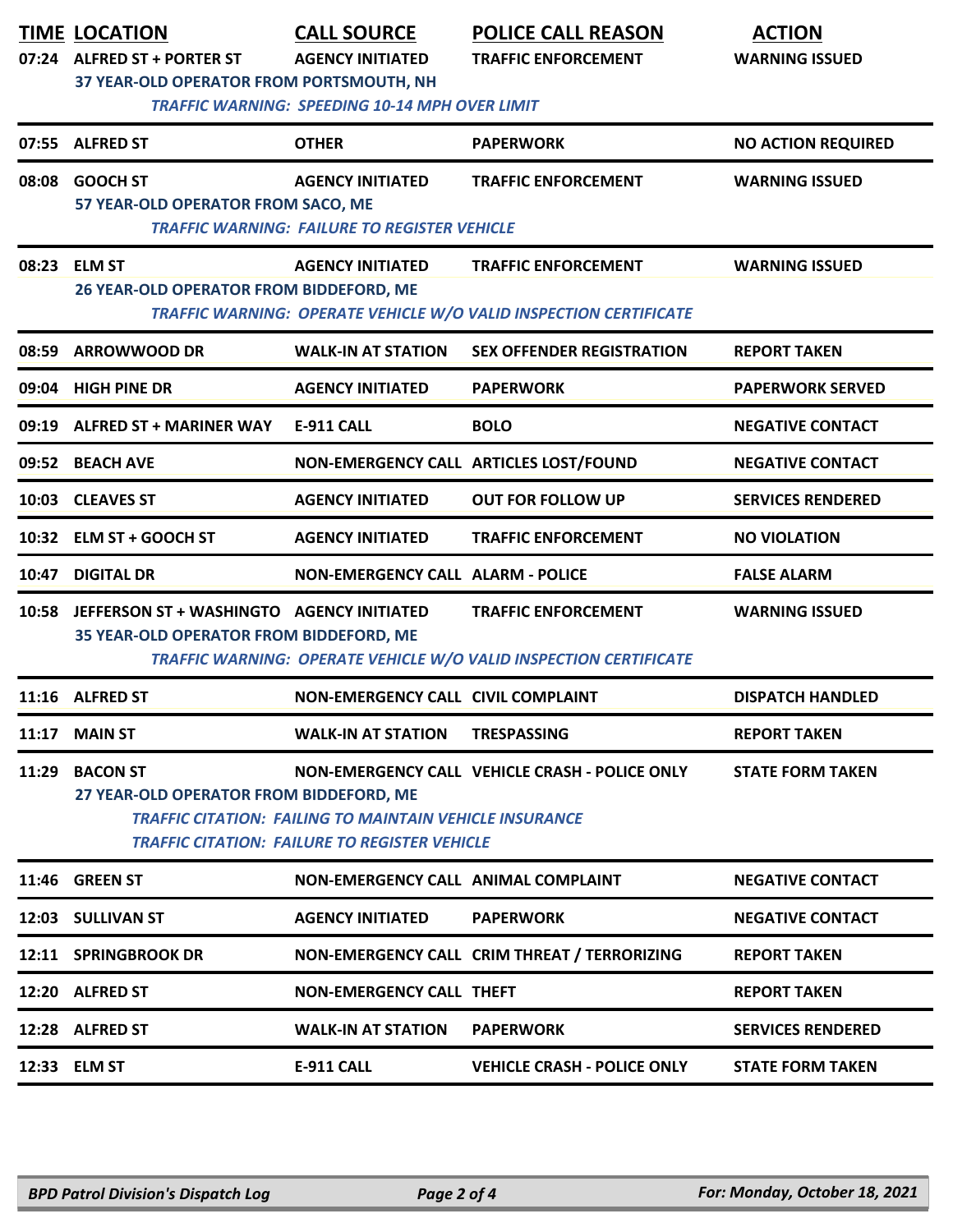**TIME LOCATION CALL SOURCE POLICE CALL REASON ACTION**

**12:40 ALFRED ST AGENCY INITIATED OUT FOR FOLLOW UP SUMMONS ISSUED**

**DEFENDANT: TIMOTHY KEATING ............... AGE: 25 ............... RESIDENT OF: NORTH WATERBORO, ME**

*CHARGE: OPERATE VEHICLE WITHOUT LICENSE CHARGE: LEAVING SCENE OF MOTOR VEHICLE ACCIDENT* 

|                                                          | 12:42 FOSS ST                                                       | <b>WALK-IN AT STATION</b>                                                       | <b>HARASSMENT</b>                      | <b>CIVIL COMPLAINT</b>        |
|----------------------------------------------------------|---------------------------------------------------------------------|---------------------------------------------------------------------------------|----------------------------------------|-------------------------------|
| 13:15                                                    | <b>MIDDLE ST</b>                                                    | <b>WALK-IN AT STATION</b>                                                       | <b>ASSIST OTHER AGENCY</b>             | <b>SERVICES RENDERED</b>      |
|                                                          | 13:20 ALFRED ST                                                     | <b>NON-EMERGENCY CALL SUSPICION</b>                                             |                                        | <b>GONE ON ARRIVAL</b>        |
|                                                          | 13:30 ELM ST                                                        | E-911 CALL                                                                      | <b>VEHICLE CRASH - POLICE ONLY</b>     | <b>STATE FORM TAKEN</b>       |
|                                                          | 13:32 ELM ST                                                        |                                                                                 | NON-EMERGENCY CALL ARTICLES LOST/FOUND | <b>REFERRED OTHER AGENCY</b>  |
|                                                          | 13:35 SUMMER ST                                                     | <b>WALK-IN AT STATION</b>                                                       | <b>HARASSMENT</b>                      | <b>SERVICES RENDERED</b>      |
|                                                          | 14:01 SOUTH ST                                                      | <b>NON-EMERGENCY CALL CHECK WELFARE</b>                                         |                                        | <b>SERVICES RENDERED</b>      |
|                                                          | 14:10 WENTWORTH ST                                                  |                                                                                 | NON-EMERGENCY CALL ARTICLES LOST/FOUND | <b>SERVICES RENDERED</b>      |
|                                                          | 14:24 ALFRED ST                                                     | <b>WALK-IN AT STATION</b>                                                       | <b>CIVIL COMPLAINT</b>                 | <b>CIVIL COMPLAINT</b>        |
|                                                          | 14:34 ALFRED ST                                                     | <b>E-911 CALL</b>                                                               | <b>CIVIL COMPLAINT</b>                 | <b>CIVIL COMPLAINT</b>        |
| 14:47                                                    | <b>MARINER WAY</b>                                                  | <b>E-911 CALL</b>                                                               | <b>DISTURBANCE / NOISE</b>             | <b>NO ACTION REQUIRED</b>     |
| 15:00                                                    | <b>GUINEA RD</b>                                                    | <b>NON-EMERGENCY CALL SUSPICION</b>                                             |                                        | <b>REPORT TAKEN</b>           |
| 15:05                                                    | <b>POOL ST</b>                                                      | <b>E-911 CALL</b>                                                               | <b>CHECK WELFARE</b>                   | <b>NEGATIVE CONTACT</b>       |
| 15:20                                                    | <b>BUZZELL RD</b>                                                   | <b>NON-EMERGENCY CALL BOLO</b>                                                  |                                        | <b>SERVICES RENDERED</b>      |
| 15:42                                                    | <b>WEST ST</b>                                                      | <b>WALK-IN AT STATION</b>                                                       | <b>CRIMINAL MISCHIEF</b>               | <b>REPORT TAKEN</b>           |
| 15:44                                                    | <b>BUZZELL RD</b><br><b>61 YEAR-OLD OPERATOR FROM BIDDEFORD, ME</b> | <b>AGENCY INITIATED</b><br><b>TRAFFIC WARNING: SPEEDING 10 TO 14 OVER LIMIT</b> | <b>TRAFFIC ENFORCEMENT</b>             | <b>WARNING ISSUED</b>         |
| 16:07                                                    | <b>POOL ST</b>                                                      | <b>E-911 CALL</b>                                                               | <b>VEHICLE CRASH - POLICE ONLY</b>     | <b>STATE FORM TAKEN</b>       |
|                                                          | 16:12 QUIMBY ST                                                     | <b>E-911 CALL</b>                                                               | <b>DISTURBANCE / NOISE</b>             | <b>SERVICES RENDERED</b>      |
|                                                          | 16:15 ADAMS ST                                                      | <b>NON-EMERGENCY CALL CHECK WELFARE</b>                                         |                                        | <b>SERVICES RENDERED</b>      |
| 16:17                                                    | <b>GOOCH ST</b>                                                     | <b>NON-EMERGENCY CALL ALARM - POLICE</b>                                        |                                        | <b>FALSE ALARM</b>            |
| 16:35                                                    | <b>THORNTON ST</b>                                                  | <b>NON-EMERGENCY CALL THEFT</b>                                                 |                                        | <b>REPORT TAKEN</b>           |
| 16:49                                                    | <b>MOUNTAIN RD + BOULDER W NON-EMERGENCY CALL DISABLED VEHICLE</b>  |                                                                                 |                                        | <b>SERVICES RENDERED</b>      |
|                                                          | 17:10 ALFRED ST + LAMBERT ST                                        | <b>NON-EMERGENCY CALL BOLO</b>                                                  |                                        | <b>SERVICES RENDERED</b>      |
| 17:36                                                    | <b>MARINER WAY</b>                                                  | E-911 CALL                                                                      | 911 MISUSE                             | <b>NEGATIVE CONTACT</b>       |
| 18:05                                                    | <b>POOL ST</b>                                                      | E-911 CALL                                                                      | <b>ASSIST: MEDICAL</b>                 | <b>TRANSPORT TO HOSPITAL</b>  |
|                                                          | 18:21 WATER ST + MAIN ST                                            | E-911 CALL                                                                      | <b>VEHICLE CRASH - POLICE ONLY</b>     | <b>NO ACTION REQUIRED</b>     |
| <b>BPD Patrol Division's Dispatch Log</b><br>Page 3 of 4 |                                                                     |                                                                                 |                                        | For: Monday, October 18, 2021 |